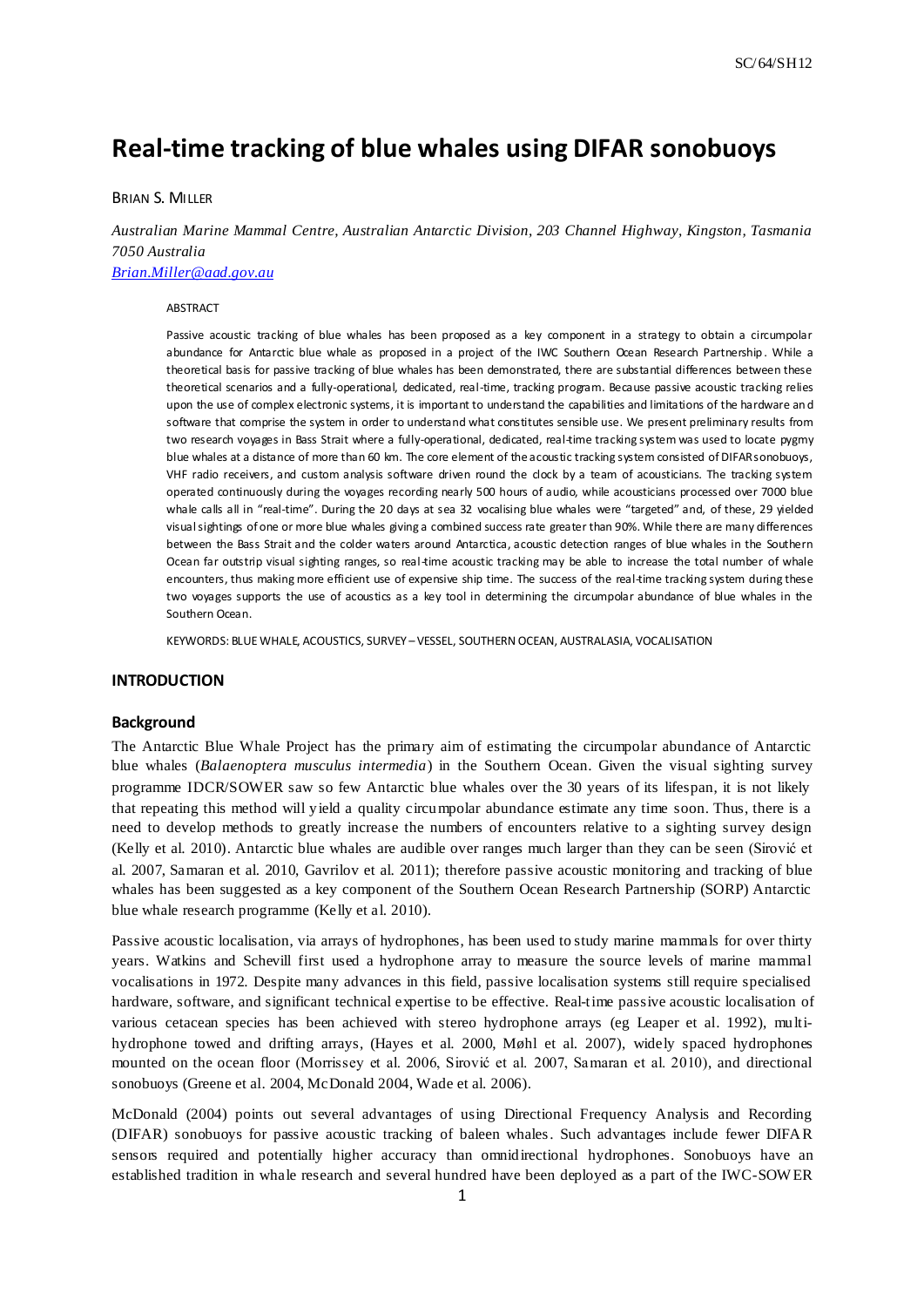cruises from 1999-2009, however these sonobuoys were typically used for monitoring rather than real-time tracking of whales.

The theoretical basis for real-time passive acoustic tracking of blue whales in the southern ocean was demonstrated during 36 hours of real-time tracking that occurred during the 2010 Antarctic Whale Expedition (Gales 2010). However, fog and poor weather upon reaching the acoustically targeted whale precluded visual confirmation that the tracking and targeting was effective. However, the acoustic tracking during this voyage served as a proof of concept and prompted the development of a fully-operational, dedicated, real-time, tracking program to locate blue whales.

Because passive acoustic tracking relies upon the use of complex electronic systems, it is important to understand the capabilities and limitations of the hardware and software that comprise the system in order to understand what constitutes sensible use. Each DIFAR sonobuoy contains 3 hydrophones, a magnetic compass, signal processing circuitry, and a VHF radio transmitter. The signal processing circuitry combines the signals from the 3 hydrophones and magnetic compass in a way that facilitates transmission via VHF radio. The magnetic compass in each sonobuoy has a nominal accuracy of  $\pm 10^{\circ}$  with respect to magnetic North (Maranda 2001). For localisation of targets, magnetic bearings must be corrected for local magnetic declination either using a chart, or by using a measurement to a target at a known location *eg* the research vessel (McDonald 2004).

Sonobuoys send signals via VHF radio a recording chain, which typically consists of a VHF receiver that is connected to a recording device. The recording device, typically some form of analog-to-digital converter and digital storage, is used to save telemetered data, while an acoustician typically monitors the incoming audio data aurally as well as visually via software that displays a visual representation of the audio in real-time. Selected sounds, such as whale vocalisations, can be identified and further analysis can be applied in order to obtain information such as the absolute sound pressure level or the direction of the sound source .

Knowledge of the accuracy and precision of the DIFAR bearings are of special interest to those performin g realtime tracking. These quantities depend on accurate knowledge of the local magnetic declination, the accuracy and precision of the sonobuoy compass, accurate calibration of the VHF receivers and recording chain, and the ratio of signal to noise present at each hydrophone. The distance over which a signal can be received from a sonobuoy depends on the height of the receiving antenna and the sensitivity of the receiver. Prior studies using DIFAR sonobuoys report a typical range of approximately 18 km with an unspecified antenna height (McDonald 2004), and 18.5 m with an antenna height of approximately 26m (Gedamke and Robinson 2010) however neither study reports the sensitivity of the receivers.

Being able to acoustically detect and localise (ie. track) blue whales is the first step in determining whether acoustics can increase the number of encounters with Antarctic blue whales and therefore make more efficient use of the limited Antarctic survey time. In the following sections a real-time whale tracking system based on DIFAR sonobuoys is described, and we present the results of field trials in which the system is used to track pygmy blue whales in real-time. The idea is not to present an ideal tracking system, rather to present a starting point for future research involving real-time tracking of blue whales.

# **METHODS**

# **Trial Voyages**

Visual and acoustic (DIFAR) surveys were conducted in Bass Strait on board the research vessel, MV Eastern Voyager for 10 days in January and for 9 days in March 2012. Surveys were only conducted during suitable weather (ie. Beaufort Sea State less than 6). Typical cruising speed of the research vessel was 7 knots.

Throughout both the January and March surveys AN/SSQ DIFAR 53D sonobuoys were deployed throughout the research area. Sonobuoys were initially deployed every four-to-six hours, but upon detection of blue whales they were deployed more frequently in an adaptive fashion as targeting requirements dictated (se e discussion section below). Audio from deployed sonobuoys was recorded and monitored in real-time.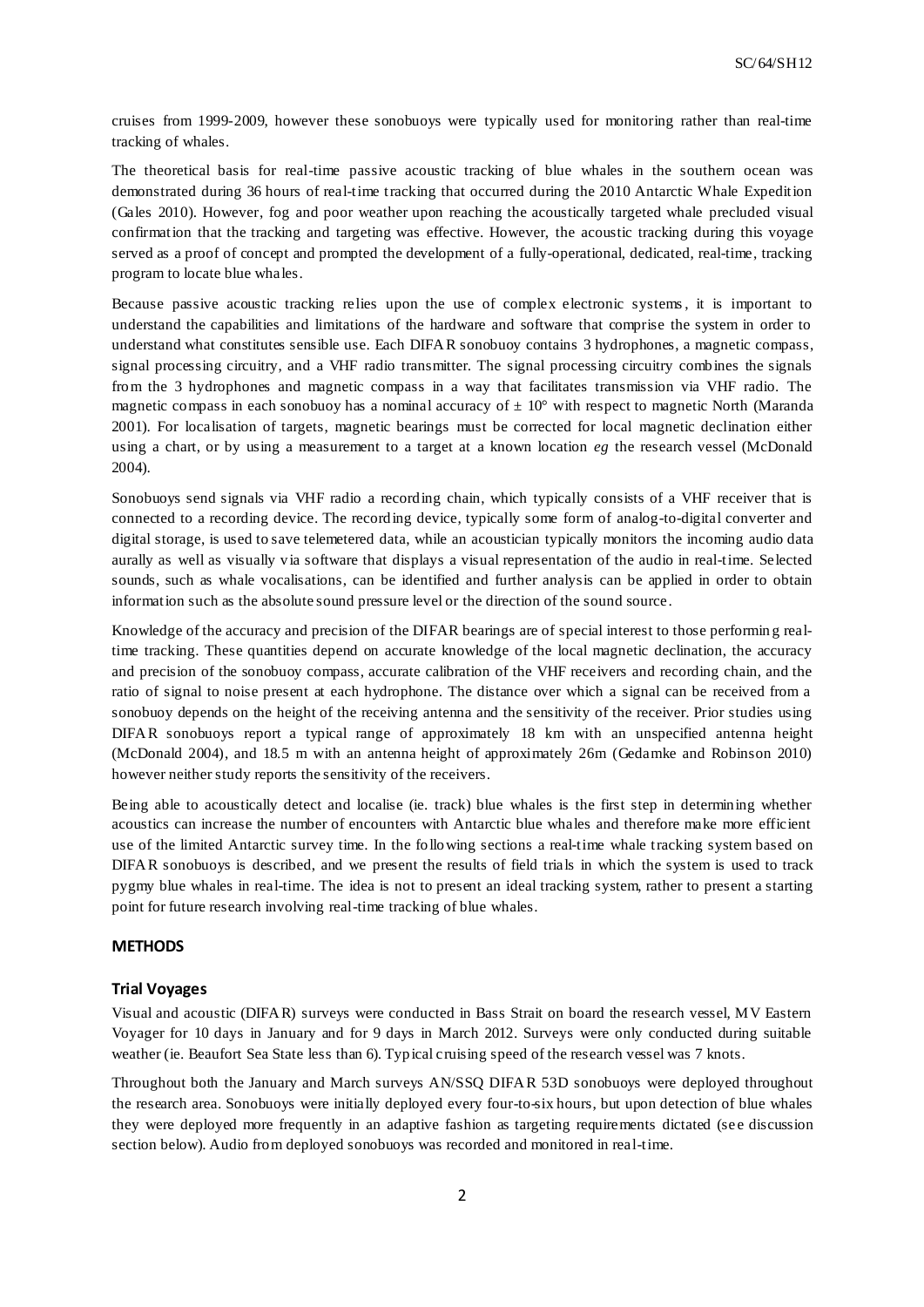#### **Visual Survey Methods**

A visual survey team was operating in parallel to the acoustics team throughout daylight hours when sighting conditions were favourable. The visual team maintained a constant lookout to visually detect whales that were not vocalising. Visual observations took place from either the flybridge (approximately 5.7m in height) or the foredeck (approximately 3.5m in height). All sightings, effort and weather were stored using Logger 2000 software (developed by the International Fund for Animal Welfare), which stores data in a Microsoft Access database, and upon sightings of whales, the research vessel proceeded to close on animals to determine species and group composition and behaviour. Upon approaching pygmy blue whales, the visual sightings team attempted to take photographs for identification of individual whale. The visual team maintained a constant lookout to visually detect whales that were not vocalising.

# **Acoustic Equipment**

The recording chain for all sonobuoy deployments through 25 March 2012 included a high gain (3 dB) communications antenna with a peak frequency centred at 161 MHz and masthead amplifier (Minicircuits ZX60-33LN-S+) connected to a passive four way splitter (Minicircuits ZMSC-4-3-BR+). The highest point of the antenna was approximately 14 m above sea level. The antenna, amplifier, and splitter were connected with LMR400 low loss cable, and each output of the four way splitter connected to the DIFAR input of a W iNRaDiO 2902i. On 25 March the masthead amplifier failed and was removed from the recording chain. This failure prompted the use of recently acquired WiNRaDiO G39WSBe sonobuoy receivers. The voltage output of all of the sonobuoy receivers were calibrated as a function of modulation frequency before the voyage, and DIFAR outputs from each of the 2902i and G39WSBe were connected to an instrument input of an analog-to-digital converter. The A/D converter used throughout both voyages was a RME Fireface UFX.

The instrument inputs of the UFX (analog inputs 9-12) can receive approximately 80 Volts peak-to-peak, and have an adjustable preamplifier with a gain that can be set between 10-65 dB. At 10 dB gain, the full scale input voltage of the UFX is approximately 24.58 V peak-to-peak. At 20 dB gain, the full scale input voltage is approximately 7.70 V peak-to-peak. The digitised signals from the UFX were saved as 16-bit WAV files with 48 kHz sample rate using passive acoustic monitoring software Pamguard. Pamguard also provided for viewing of spectrograms, while RME TotalMix software allowed the incoming audio to be monitored via noisecancelling headphones.

# **Acoustic Signal Processing**

#### *Sonobuoy Compass Correction*

Each sonobuoy required validation that it was functioning reliably and "calibration" of the magnetic compass before it was used for tracking whales. The location of the sonobuoy deployment and the position of the vessel were collected via a GPS receiver, and the deviation of the magnetic compass within the sonobuoy and the local magnetic anomaly were calculated in the following fashion: Audio clips 10 seconds in duration were collected every 30 seconds as the vessel steamed away from the sonobuoy after deployment. Acoustically derived bearings to the research vessel,  $\theta_a$ , were computed from these audio clips. The "true" bearings between the sonobuoy's deployment location and the vessel,  $\theta_t$  were also computed using the GPS onboard the vessel. The correction angle,  $\theta_c$ , for each 10 second audio clip was computed as

$$
\theta_c = \theta_t - \theta_a
$$

Typically 15-30 measurements of angle  $\theta_c$  were made as the vessel moved away from the sonobuoy, and the angular mean,  $\bar{\theta}_c$ , and standard deviation,  $\sigma_c$ , of these measurements were calculated. The sonobuoy was considered unreliable if  $\sigma_c$  was greater than 10°. For reliable sonobuoys,  $\bar{\theta}_c$  was used as a single correction that incorporated both the inherent error in the magnetic compass of the sonobuoy as well as the local magnetic variation.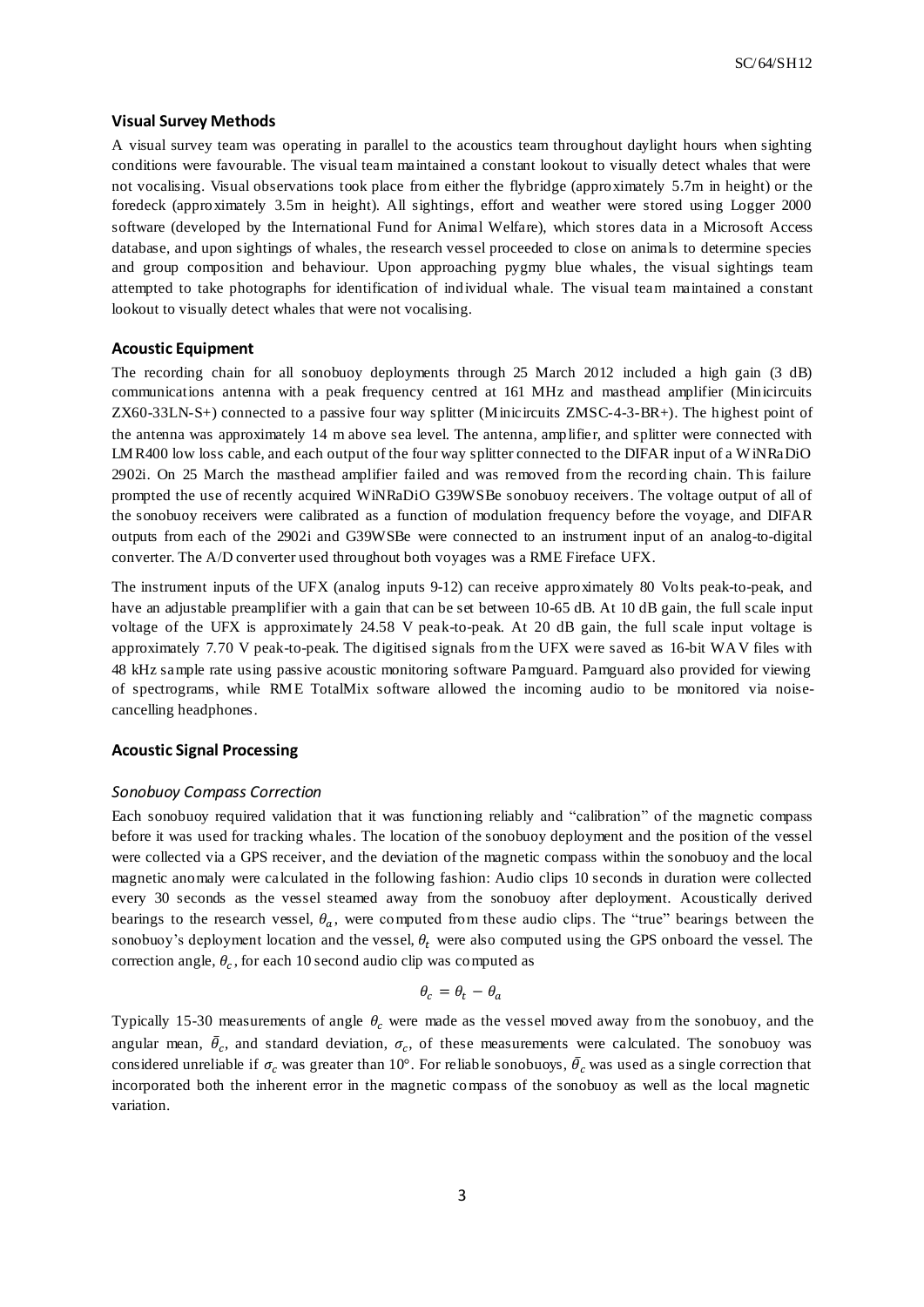#### *Processing Whale Calls*

Audio clips of blue whale sounds and any vessels in the area were saved separately from the raw audio stream for further processing. This step was facilitated by a custom Pamguard plugin that automatically created a WAV file containing the audio of any user selection made on the Pamguard spectrogram window.

### **CLASSIFICATION OF WHALE CALLS**

Once a clip had been saved, the acoustics operator ran a Matlab script that performed several further steps of processing. First, the operator was shown two spectrograms of the audio clip and prompted to classify the sounds for further analysis. One spectrogram showed the full bandwidth of the omnidirectional sensor (4800Hz sample rate, 2048 sample time slices, 87.5% time overlap between slices), while the other spectrogram showed bandwidth corresponding to that of blue whale vocalisations (250Hz sample rate, 250 sample time slices, 98.4% time overlap between slices). Next, a lookup table of sonobuoy deployments was used to determine from which sonobuoy and receiver the audio clip was generated. Sonobuoy and receiver calibration factors were then applied to the spectrum of the audio clip in order to compute sound pressure levels with respect to 1µPa in 1Hz bins. The audio clip was then normalised so that the value of the largest sample was 1, which Matlab interprets as full scale for a WAV audio file. Normalisation was important for demodulation of the directional information contained in the composite DIFAR signal.

#### **DIFAR SIGNAL DEMULTIPLEX**

For each audio clip, DIFAR directional signals were demodulated using a version of Greenridge Science's demodulation software [\(http://www.greeneridge.com/software.html\)](http://www.greeneridge.com/software.html) that was provided by Mark McDonald [\(http://www.whaleacoustics.com/toolssoftware.html\)](http://www.whaleacoustics.com/toolssoftware.html) running under Matlab version 7.0.2. Demodulation of DIFAR signals was most effective when the signal-to-noise ratio was high and favoured longer 'tonal' signal types as opposed to short broadband clicks. The output of the demodulator was 3 binary files that represent the audio signals from the omnidirectional hydrophone and the two orthogonal directional hydrophones. These audio signals were low-pass filtered and resampled to reduce processor and memory requirements for subsequent signal processing steps. Calls classified as blue whale vocalisatoins were resampled to a sample rate of 250Hz, while all other calls (*eg* audio clips of the research vessel) were resampled at a rate of 4800Hz.

#### **OBTAINING BEARINGS**

Downsampled signals were used to compute the angle of arrival of sound as a function of frequency using Mark McDonald's DivarV10 software (http://www.whaleacoustics.com/toolssoftware.html). This software performs a beamforming analysis using both the directional and omnidirectional signals from the sonobuoy (as opposed to an arctangent bearing estimator that uses only the directional signals). DifarV10 used the "Bartlett" estimator for computing bearings, which is said to be more "robust" but less precise than the minimum variance estimator (Mark McDonald Pers. Comm.). The result is an ambiguity surface showing beamformer power as a function of bearing and frequency as described by McDonald (2004).

The spectrogram and the ambiguity surface were plotted side-by-side with identical frequency scales, and the operator then selected from the ambiguity surface the bearing (to the nearest degree) that most clearly represented the signal of interest. Typically this corresponded to the frequency bin of the sound source that contained the highest signal-to-noise ratio, rather than simply the peak energy. Care was taken by the operator to avoid frequency bins that also contained non-target noise sources as these could potentially bias the bearing towards the noise source and away from the target. Typical noise sources included other vessels, non-target whales, and self/electrical noise that occurred as VHF reception degraded with distance from the s onobuoy.

The operator-selected bearing, frequency and associated sound pressure level and ambiguity surface amplitude at the selected frequency were then recorded in a log file of acoustic detections. Additional metadata including the date and time, sonobuoy deployment number, deployment location, compass correction, VHF receiver, and preamplifier gain was also recorded for each processed bearing. In March, the user selected classification of each sound was also recorded along with each bearing, and groups of bearings were further classified into *acoustic tracks*.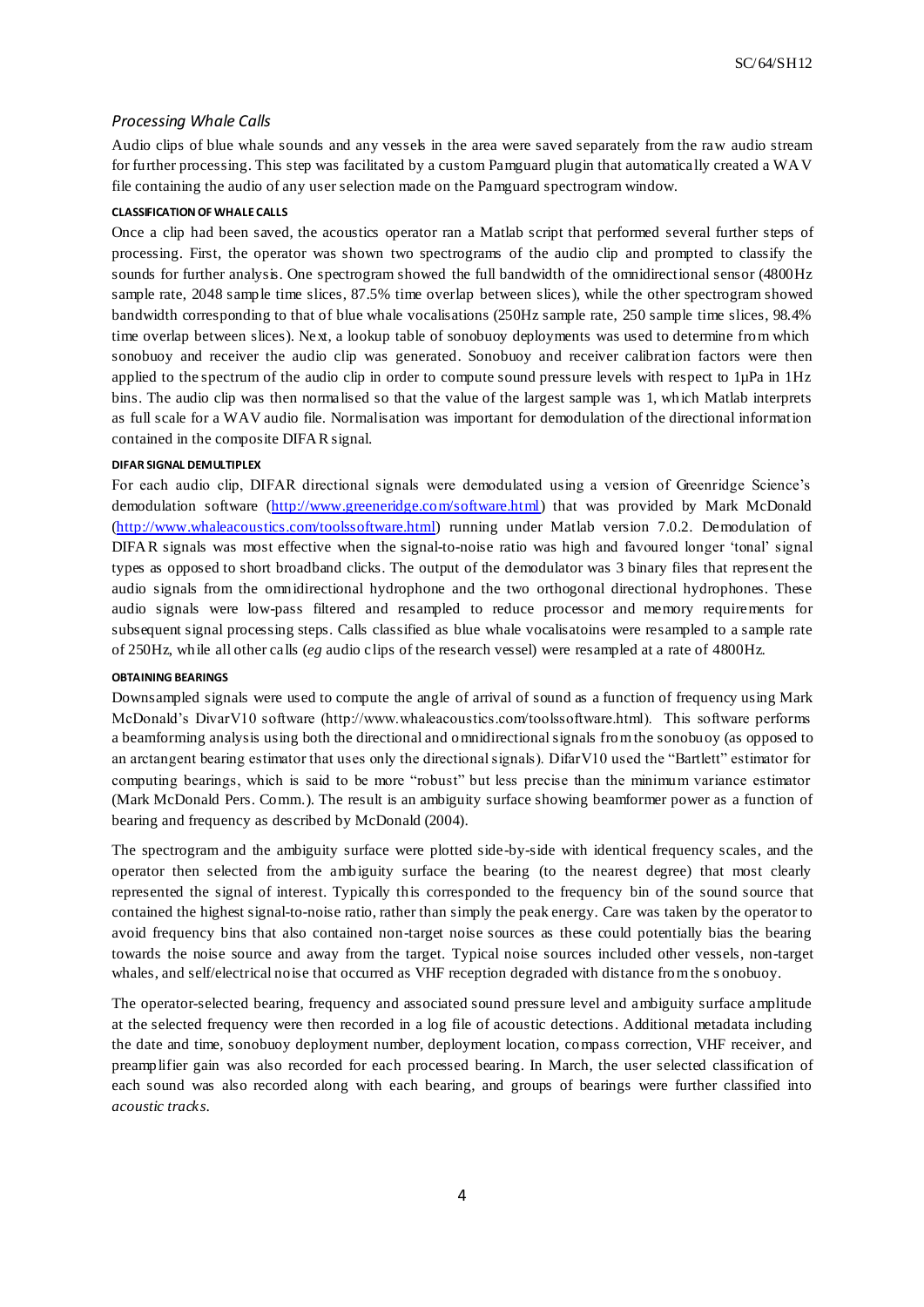# **Tracking and Targeting**

Bearings to blue whales were plotted on an electronic map using the matlab package m\_map to draw local bathymetry, coastlines, and also to ensure that bearings followed great-circle arcs. The most recent bearing was plotted in a different color from older bearings, and older bearings were color co ded according to the elapsed time in order to provide a quick visual indication of the time series of detections.

The term *acoustic track* was used to denote any set of bearings that are believed to come from a whale or group of whales in the same location. *Targets* were defined as acoustically tracked whales that were pursued by the research vessel in an attempt to encounter. *Targets* were considered *aborted* when pursuit was abandoned due to inclement weather, gear failure, or encountering other whales. *Targets* were considered *missed* when the whale stopped calling and the visual team failed to sight a whale in the area where the whale was last heard. Targeting was considered *successful* upon visual confirmation of the *target*.

There were differences in acoustic tracking effort and record-keeping between the January and March voyages. In January, three acousticians each took turns on duty following a roster of 4 hours on -duty followed by eight hours off-duty with no overlap between shifts. In March, four acousticians had shifts of the same duration and duty cycle as January, however there was an hour overlap in shifts with both the prior and following acoustician in order to maintain continuity of tracking and targeting efforts. Futhermore in March, a lead-acoustician was on duty for a floating 12 hour shift in order to perform maintenance on the acoustic systems, check data integrity, fill-in during any gaps in the roster, facilitate communications with the visual sightings team and vessel crew, and provide synoptic views of the acoustic situation to the voyage leader. In January there was no systematic record keeping for each new *acoustic track* and *target*, and the acoustician on-duty directed the vessel to a *target*  of their choosing in consultation with the voyage leader. In March, a systematic log of all *acoustic tracks* and *targets* was kept and updated at 15 minute intervals. Acousticians on-duty then chose *targets* from these *acoustic tracks* in consultation with the lead-acoustician.

During both voyages effort was made to conduct *acoustic tracking* and *targeting* under a wide variety of sighting and acoustic conditions in order to populate the sample space in order to determine which factors most affected the success of *acoustic targeting*. When possible, two sonobuoys were deployed simultaneously in order to obtain crossbearings to calling whales. Upon computing a crossbearing, the acousticians then steered the vessel to the estimated location of the whale. When *targeting* with only a single sonobuoy, the acousticians typically followed the bearing lines from the sonobuoy to the *target whale*.

### **RESULTS**

The voyages focussed on the area bounded by 141.0-143.0ºE and 38.0-39.5ºS [\(Figure 1c](#page-5-0)). Of the six weeks allocated across both surveys, weather allowed for a total of 20 survey days (10.5 days in January and 9.5 days in March). A total of 131 sonobuoys were deployed [\(Figure 1a](#page-5-0)) with nearly 90% of these valid and reliable. More than 500 hours of audio was monitored in real-time yielding nearly 7000 bearings to blue whales in total. VHF reception range for sonobuoys ranged between 10-18 km, and was inversely correlated with the swell height. Sixty *acoustic tracks* were obtained and 39 whales were *targeted* in total. Seven *targets* were aborted due to bad weather and were excluded from further analysis. Three *targets* were *missed* and 29 *targets* were found, yielding a total targeting success rate of 91%. The mean distance travelled per successful *target* was 12.7km, however both voyages successfully *targeted* a whale over more than 60km [\(Figure 1d](#page-5-0)). The metrics of acoustic effort and data were comparable between January and March with similar numbers of sonobuoys, hours of recording, whale calls processed, and number of *targets* [\(Table 1\)](#page-5-1).

Sighting effort covered 1508nmi over 242 hours. There were 70 alleged blue whales sighted in January and 37 sightings in March [\(Figure 1b](#page-5-0)). Identification photographs of 24 different individuals were obtained in both January and March with only one resighting between the two voyages yielding a total of 47 individual whales identified across both voyages.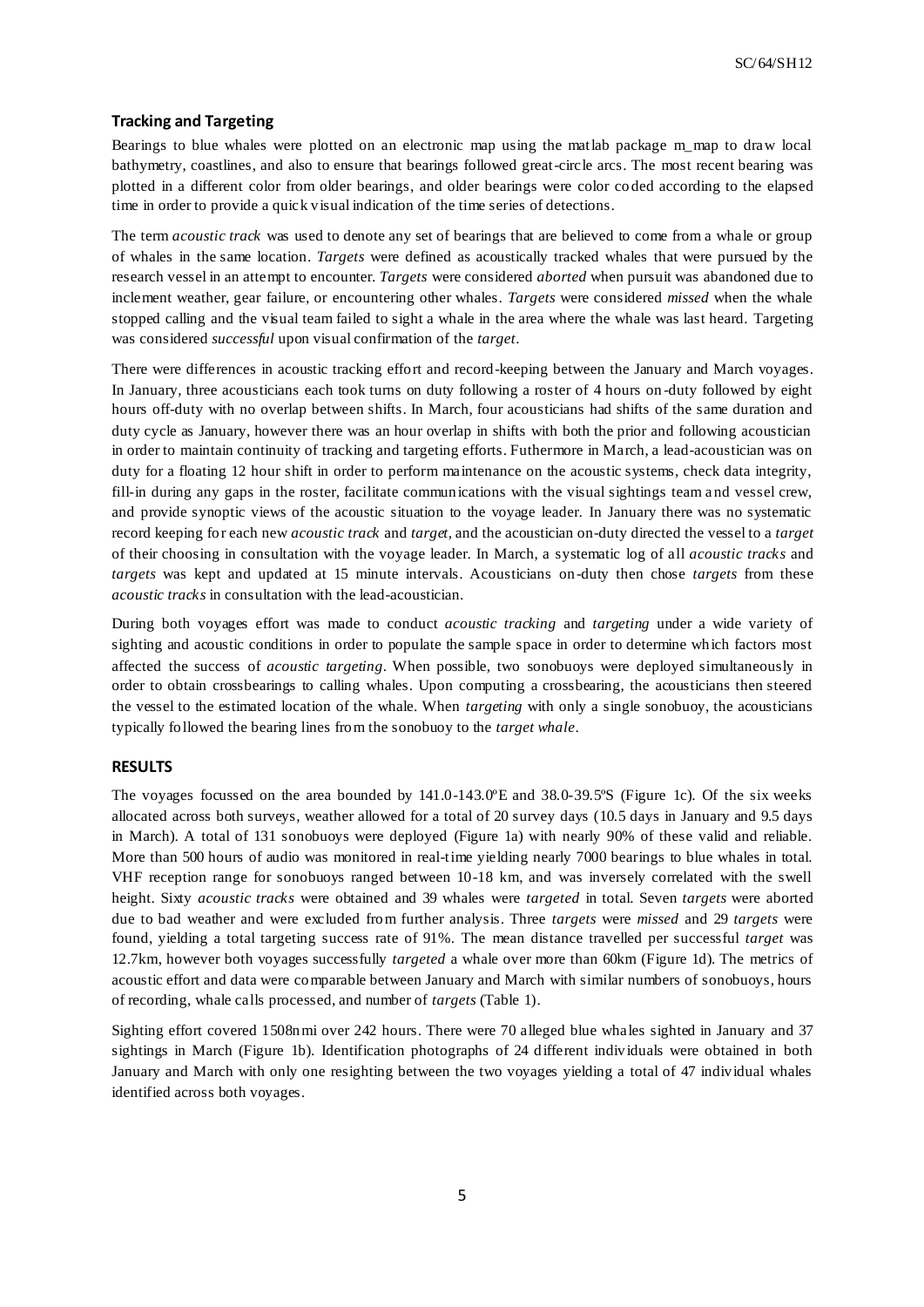

<span id="page-5-0"></span>Figure 1 –Sonobuoy locations (a), visual sightings (b) of blue whales, Size of square is proportional to the number of bearings to whales per hour. Size of the triangles is proportional to the group size for each sighting. Survey track (c), and distance travelled from start of targeting to target whale location (d). Data from January are shown in black while data from March is in gray.

<span id="page-5-1"></span>

|                                                                       | January | March | Total  |
|-----------------------------------------------------------------------|---------|-------|--------|
| Number of active sonobuoys                                            | 68      | 63    | 131    |
| Number of invalid buoys                                               | 8       | 7     | 15     |
| Hours of audio monitored                                              | 234.7   | 268.8 | 503.5  |
| Whale calls processed                                                 | 3667    | 3331  | 6998   |
| Acoustic tracks                                                       | 31      | 29    | 60     |
| Crossed bearings                                                      | *       | 490   | >490   |
| Targets chased                                                        | 19      | 20    | 39     |
| Targets aborted                                                       | 3       | 4     | 7      |
| Targets missed                                                        | 2       |       | 3      |
| Targets successful                                                    | 14      | 15    | 29     |
| Distance surveyed (nmi)                                               | 784.5   | 723.5 | 1508.0 |
| Visual survey hours                                                   | 127.0   | 115.7 | 242.7  |
| Photographic Identifications                                          | 24      | 24    | 47     |
| $\mathbf{1}$<br>$\star$ $\sim$ 11 $\star$ $\sim$ $\sim$ $\sim$ $\sim$ |         |       |        |

\* Calculation and logging of crossbearings was not performed.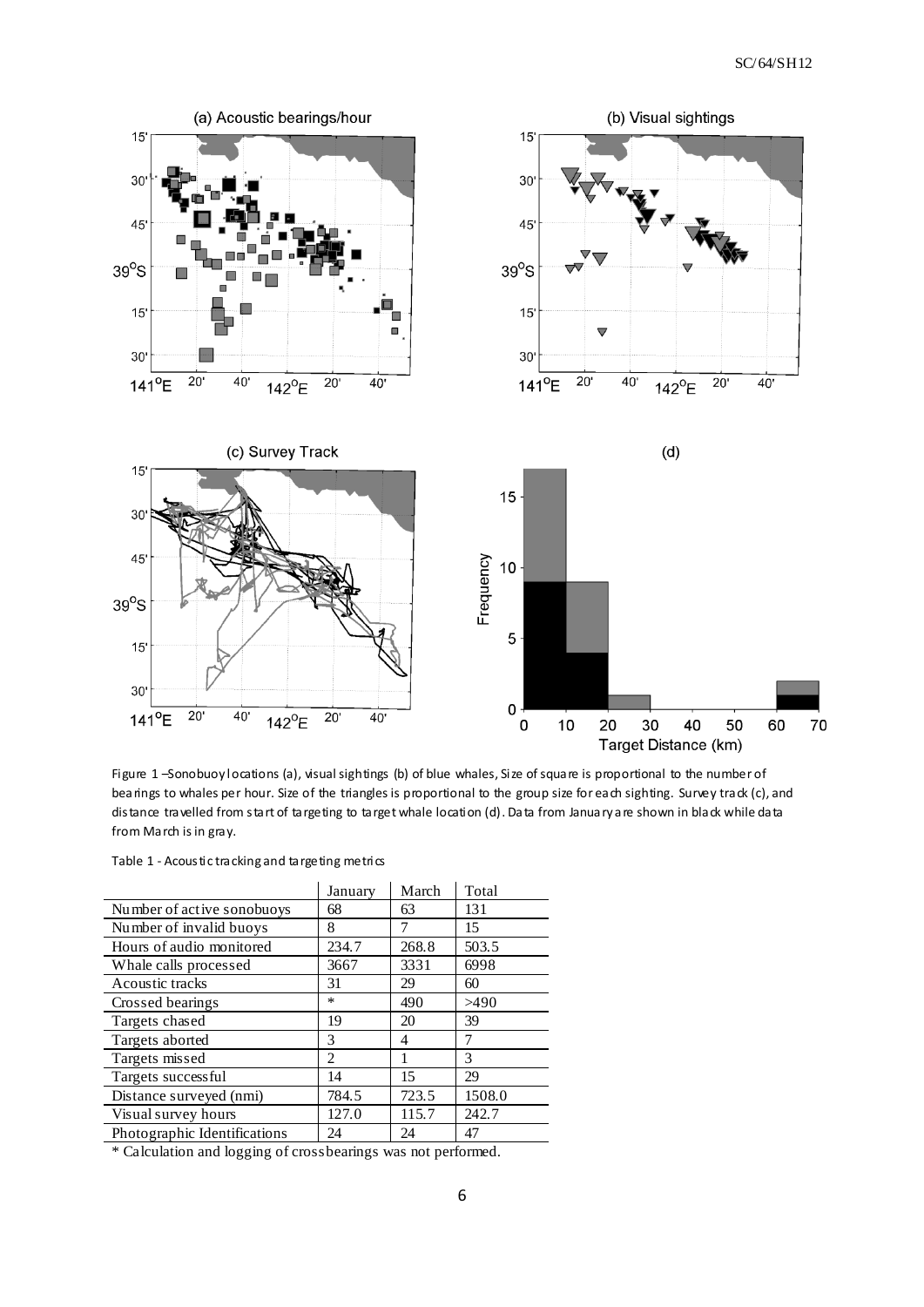# **DISCUSSION**

The real-time passive acoustic tracking and targeting system was shown to be highly effective at locating blue whales. The acoustic tracking system operated continuously around the clock throughout both voyages, and was generally able to guide the research vessel to blue whales over a range of distances exceeding 60km.

While the metrics were similar between January and March, the structure of the surveys and the nature of the *acoustic tracking* were very different between the two surveys as evidenced by the survey tracks in [Figure 1.](#page-5-0) The January voyage was developmental in nature as much of the equipment was being used for the first time. The month in between the two surveys was used to refine the methods, protocols, and software developed during the January voyage, and as a result acoustic tracking and targeting during the March voyage was much improved. The higher number of successful *targets* despite a shorter amount of time on the water is evidence of this improvement.

While January was successful, the success was somewhat dependent on opportunities for the acousticians to rest during bad weather, and it was fortunate that the survey was split into manageable chunks of time. The level of effort and fatigue of the acoustics team in January was unlikely to be sustainable 24 hours a day for the duration of an Antarctic voyage. Having two additional acousticians onboard in March yielded an acoustics roster that appeared to be sustainable for the entire voyage despite initial sea-sickness at the start of the voyage, a bout of influenza in the middle of the voyage, and a final uninterrupted week of acoustic tracking 24 hours/day. Other benefits of the larger acoustics team were the ability to record additional information and better continuity of *tracking* and *targeting*. These advantages provided voyage leaders with a synoptic view of the situation which proved highly useful for decision making and could help to prevent resampling of the same individuals. While both the January and March voyages were successful, feedback from acousticians at the end of the March voyage indicated that including an additional 'floating' lead-acoustician on the opposite 12 hour shift would be ideal. This would bring the total size of the acoustics team to six.

It is often stated that acoustic surveys offer a potentially increased detection range over purely visual surveys. During these voyages, the distance travelled to reach most *acoustic targets* was typically under 10km, however 12 targets further than 10km support the assertion that acoustic surveys may offer increased effective range over purely visual surveys of blue whales. The two *target* distances of over 60km hint at the potential of acoustic tracking over longer spatial scales as would be expected to occur when *targeting* Antarctic blue whales in the Southern Ocean.

Distance travelled for each *target* is very likely related to the range of acoustic detection, which in turn depends on the source level of the whale calls, noise-level at the receiver, and attenuation from the physical environment. Being able to model the acoustic detection range *in-situ* would provide a valuable tool, especially in the Southern ocean where detection ranges of blue whales have been reported up to 200km (Sirović et al. 2007). Such models are an obvious next-step for in this research and should be investigated.

The distance over which the VHF signal was received from the sonobuoys was an important part of the tracking system. Having a longer VHF reception range provides the ability to monitor each sonobuoy for a longer duration, which helps mitigate a tradeoff between spatial and temporal monitoring. Placing the antenna as high as possible as well as making effective use of a masthead amplifier provided major improvements to the VHF radio reception. Furthermore, the newer WiNRADiO software defined radio receivers had superior sensitivity and allowed usable operation at moderate ranges without the inclusion of a masthead amplifier.

While the methods and protocols here generated a very high level of success, there is still room for improvement. The only failures to find *targeted* whales occurred when whales stopped vocalising during *targeting*, which was an infrequent occurrence in Bass Strait. Because there were only three failures, it is difficult to determine the reasons for failure, however one thing that the failures had in common was that in no crossbearing localisations were obtained. The ability to obtain crossbearings depended on the survey track, distance to the target whale, and the VHF reception range, so these factors become natural candidates for further study.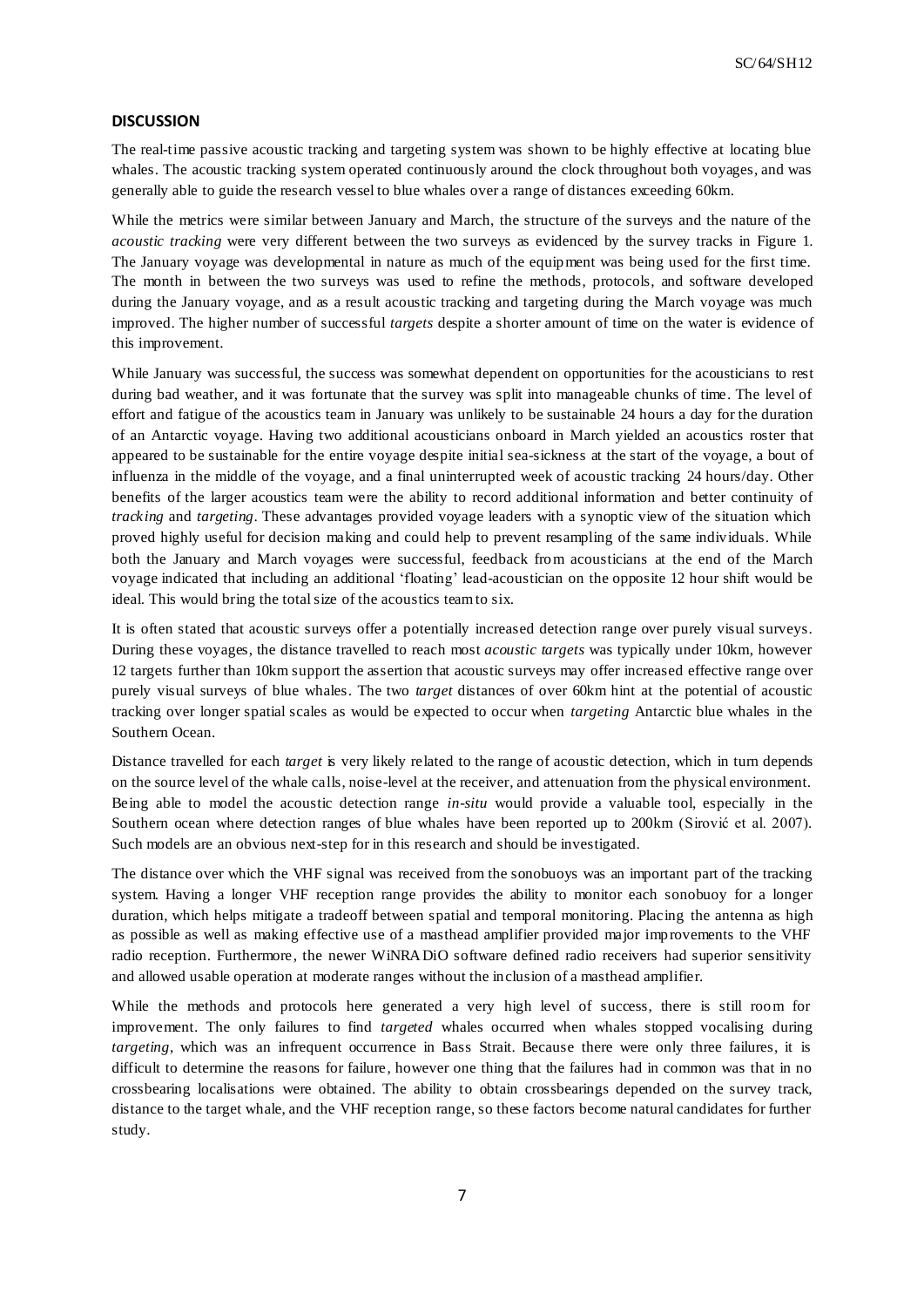Additional improvements might include further automation and integration of various aspects of the acoustic tracking and targeting software. Automated detectors could be used to detect whale calls, while classification and tracking algorithms could be used to assign bearings to particular groups of whales. There is also strong potential for further integration between acoustic targeting software, visual sightings software, and photographic identification efforts. The result of such integration would likely yield very powerful tools for voyage management such as near real-time visualisations of incoming data streams.

This research was made possible due to the provision of expired DIFAR sonobuoys from the Australian Defence Forces, however there is presently no alternative localisation system in place should the supply of expired DIFAR sonobuoys dry up. Furthermore, sonobuoys may only be available to government researchers, researchers in a few select countries, and may be subject to additional export restrictions. As such, an investigation of alternative means of real-time acoustic tracking of blue whales may be prudent in order to lower the barrier of entry for blue whale research worldwide.

#### **CONCLUSIONS**

Two research voyages have demonstrated the viability of real-time acoustic tracking of blue whales. A team of at least five trained acousticians is recommended in order to maintain a high level of success while maintain operations 24 hours/day. These voyages demonstrate a tool that can be used to target blue whales in real-time over distances greater than 60km with a success rate in excess of 90%. This real-time tracking system is likely to become a key tool in determining the circumpolar abundance of blue whales in the Southern Ocean.

# **ACKNOWLEDGEMENTS**

This work would not have been possible without the hard work and dedication of the acousticians: Susannah Calderan, Kym Collins, Catriona Johnson, Elanor Miller, Flore Samaran, Josh Smith; the visual observers: Virginia Andrews-Goff, Dave Donnelly, Paul Ensor, Paula Olson, Natalie Schmitt, Rob Slade; and the voyage leaders Natalie Kelly and Mike Double. Special thanks to Simon Childerhouse and Sarah Laverick for taking care of the voyage planning and pre-voyage management. Chris Donald at DMO graciously loaned us the sonobuoy receivers and supplied the sonobuoys used for this research. Thanks to David Peel for help analysing the data. Thanks to Mark Milnes for help with VHF receivers and understanding DIFAR demodulation. Thanks to Jason Gedamke for discussions about DIFAR tracking of blue whales. Thanks to Simon Wotherspoon for many conversations about tracking and localisation methods. Thanks to Charles Greene, Mark McDonald, and Jessica Crance for help with DIFAR demodulation and tracking software. Thanks to the crew of the Eastern Voyager and the staff from Blue Planet Marine for two excellent voyages. These voyages were supported by the Australian Antarctic Division.

## **REFERENCES**

Gales, N. 2010. Antarctic Whale Expedition: Preliminary science field report and summary. R.V. Tangaroa Feb/Mar 2010. Pages 1 -21.

- Gavrilov, A. N., R. D. Mccauley, C. Salgado-kent, J. Tripovich, and C. Burton. 2011. Vocal characteristics of pygmy blue whales and their change over time. Source 130:3651-3660.
- Gedamke, J., and S. M. Robinson. 2010. Acoustic survey for marine mammal occurrence and distribution off East Antarctica (30-80°E) in January-February 2006. Deep Sea Research Part II: Topical Studies in Oceanography 57:968-981.
- Greene, C. R. J., M. W. McLennan, R. G. Norman, T. L. Mcdonald, R. S. Jakubczak, and W. J. Richardson. 2004. Directional frequency and recording ( DIFAR ) sensors in seafloor recorders to locate calling bowhead whales during their fall migration. Journal of the Acoustical Society of America 116:799-813.

Hayes, S. A., D. K. Mellinger, D. A. Croll, D. P. Costa, and J. F. Borsani. 2000. An inexpensive passive acoustic system for recording and localizing wild animal sounds. Journal of the Acoustical Society of America 107:3552-3555.

Kelly, N., M. C. Double, D. Peel, M. Bravington, and N. Gales. 2010. Strategies to obtain a new abundance estimate for Antarctic blue whales : a feasibility study. IWC SC-63-SH3:1-15.

Leaper, R., O. Chappell, and J. Gordon. 1992. The development of practical techniques for surveying sperm whale populations acoustically. Report of the International Whaling Commission 42:549-560.

Maranda, B. H. 2001. Calibration Factors for DIFAR Processing. Pages 1-28.